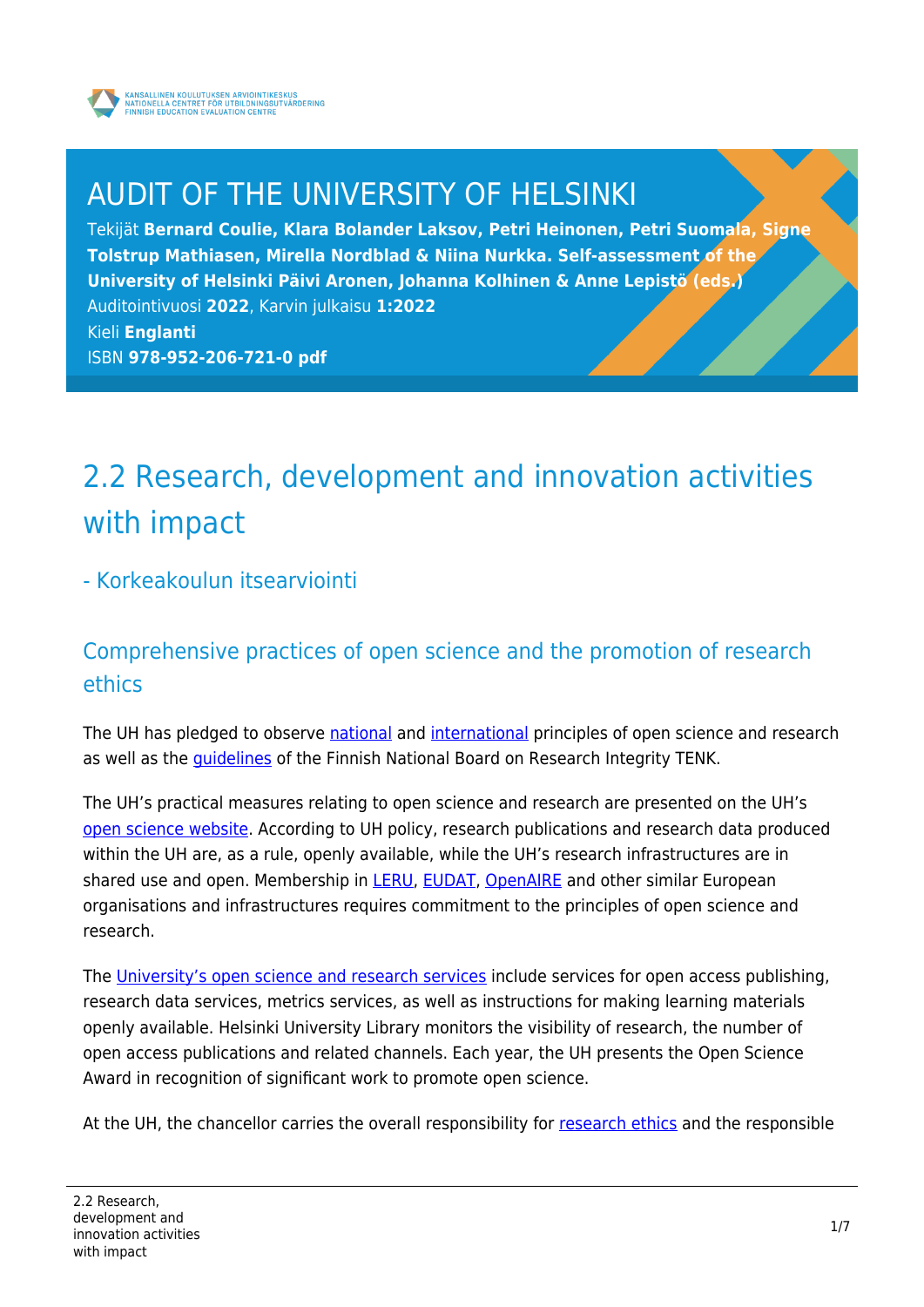conduct of research. The chancellor is also in charge of inquiries concerning alleged violations of the latter. The research integrity advisor scheme introduced in 2017 is aimed at promoting the responsible conduct of research, identifying research misconduct and improving preventive measures.

Research ethics are assessed in the UH's own research ethics committees: the [Ethical Review](https://www.helsinki.fi/en/research/services-researchers/ethical-review-research/humanities-social-sciences-and-behavioural-sciences) [Board in the Humanities and Social and Behavioural Sciences,](https://www.helsinki.fi/en/research/services-researchers/ethical-review-research/humanities-social-sciences-and-behavioural-sciences) the [research ethics committee of](https://www.helsinki.fi/en/research/services-researchers/ethical-review-research/medical-research) [the Faculty of Medicine](https://www.helsinki.fi/en/research/services-researchers/ethical-review-research/medical-research) and the [Viikki Campus Research Ethics Committee](https://www.helsinki.fi/en/research/services-researchers/ethical-review-research/research-animals). Medical research projects which require a statutory statement from an ethics committee of a hospital district are assessed by the four regional ethics committees of the Hospital District of Helsinki and Uusimaa (HUS). Besides conducting reviews, the committees offer guidance to UH researchers in questions concerning research ethics and assist in resolving related problems. In addition to research ethics, matters related to research data management and data protection are reviewed in conjunction with ethics reviews.

Comprehensive services for open access publishing and advanced research data services provided in multidisciplinary collaboration with Helsinki University Library, the IT Centre and Research Services are a strength of the UH. Clear responsibilities and operating models have been designed for self-regulation associated with research ethics. In addition, a compulsory course on research ethics has been part of doctoral education since 2017, with about 600 doctoral students taking part every year.

Key enhancement areas for [research integrity](https://www.helsinki.fi/en/research/research-integrity) are related to making data open, earning credit in the field of open science, increasing training offerings and promoting cooperation between different sectors (e.g., research ethics, data support and legal counsels for research). At the moment, the number of open research datasets and their use cannot be comprehensively monitored. Training in research integrity for postdoctoral researchers, thesis supervisors and international researchers active at the UH should be developed, as should services with a more researcher-oriented approach. Another goal is to intensify cooperation related to promoting research integrity between sectors (research ethics, data support and legal counsels for research) to ensure the provision of more researcher-oriented services.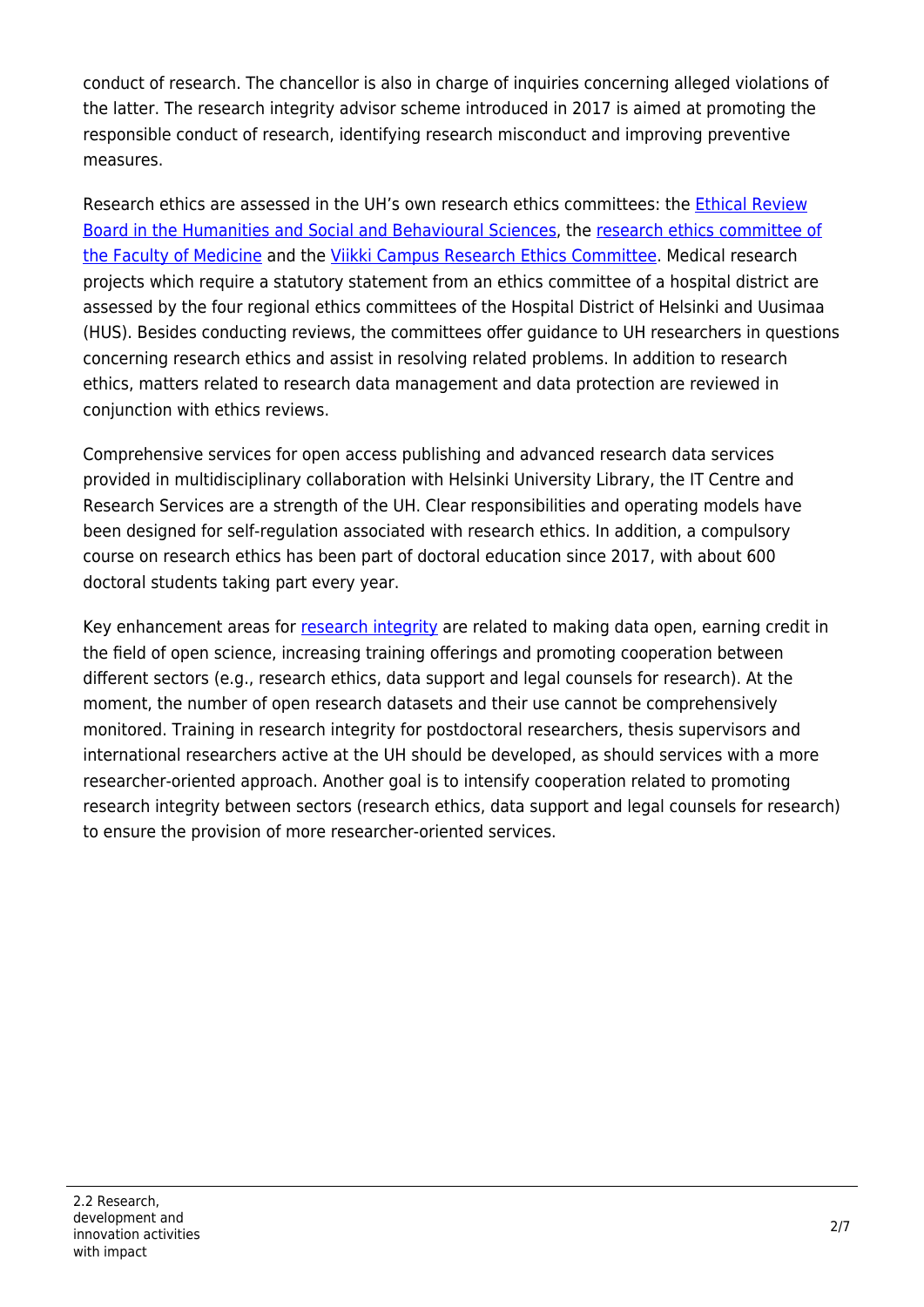| 10,664 publications, of which 73% are peer-reviewed                                                                         |
|-----------------------------------------------------------------------------------------------------------------------------|
| 69% of all publications are open access                                                                                     |
| 3,104 research projects                                                                                                     |
| The University of Helsinki is participating in four of the ten<br>Flagships of the Academy of Finland's Flagship Programmes |
| 9 Academy of Finland Centres of Excellence, of which 7 are<br>coordinated from the University of Helsinki                   |
| 10 Academy Professors                                                                                                       |
| 9 researchers from the University of Helsinki on the Highly<br>Cited Researchers list (primary affiliations)                |
| 34.7 million in international competitive research funding                                                                  |

Figure 8. Key figures for research, 2020

# Impact assessed as part of research assessment

The research conducted at the UH was [assessed in 2018 and 2019](https://www.helsinki.fi/assets/drupal/2021-06/rauh_final_report_060919_full.pdf). The assessment was conducted by four international panels, and the process encompassed all research at the UH, including its societal impact. The research assessment results have been systematically applied to the development efforts of faculties as well as to the preparation and implementation of the UH's strategic plan. The assessment was planned with regard to field-specific differences and carried out in an engaging and dialogue-based manner, which was considered important and challenging as well as, according to feedback, a successful method of assessment. A decision was made to carry out the next assessment, in 2025–2026, using the same framework.

Assessment results indicate that the scientific quality of research at the UH is of a high international standard: top-level research can be found on every campus. The societal impact and public engagement of the units assessed was also considered mainly excellent or very good. The UH's open and shared infrastructures are of a high international standard, and they are developed in a systematic manner.

The enhancement areas revolve around themes associated with leading and managing individuals and activities: fostering multidisciplinary research based on curiosity, ensuring access to an attractive research environment, agreeing on shared operating models, and focusing on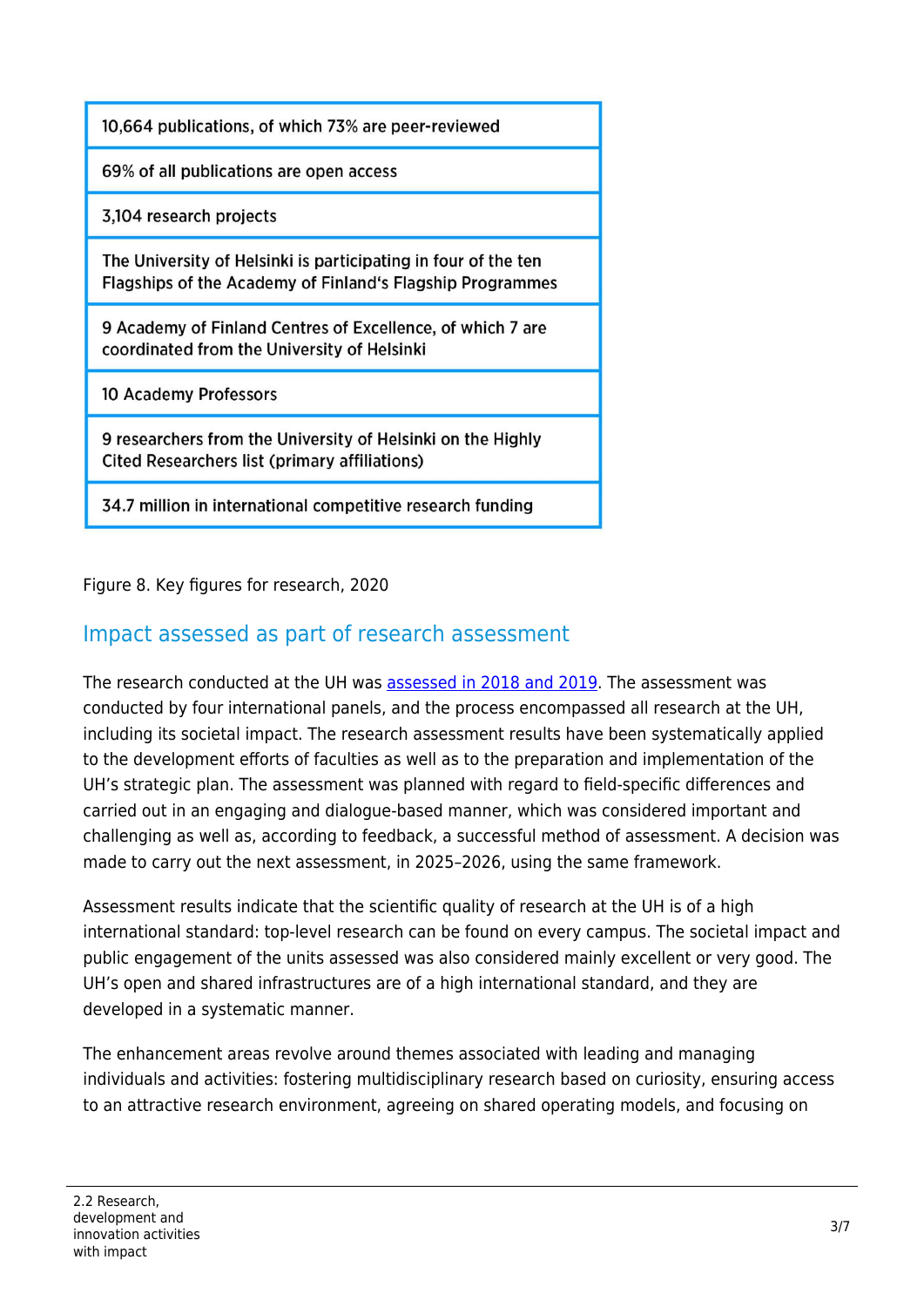matters related to equality. In the field of societal engagement and impact, further enhancing the systematic nature of activities, strengthening collective ownership and ensuring sufficient support were identified as key enhancement areas. The Council for Societal Interaction, which has consolidated its role after the assessment, constitutes a systematic measure used to engender a shared understanding of interpretations of impact and build bridges between services and the academic community.

## Innovation at the UH – Impact from openness

Innovation stems from the efforts of the academic community supported by a number of parties within the UH and in its immediate sphere. The UH has identified the applicability of research results and the strengthening of the impact generated through such activity as one of its enhancement areas.

A diverse service structure supports the achievement of the strategic goal of making research results increasingly available to different sectors of society through business collaboration and innovation. University communications serves researchers, for example, by supporting the development of visibility (training, websites, conventional and social media). The altmetrics tools introduced by Helsinki University Library efficiently measure the visibility of publications. Grant coaches from Research Services guide researchers in describing the impact of their work in applications targeted at funders. With the support of Teaching and Learning Services, projectbased courses where students solve challenges posed by businesses are organised in cooperation with businesses and communities. Invention disclosures by researchers are submitted to the UHowned HIS, which offers assistance in acquiring patents and establishing spin-offs. Other actors supporting innovation work are [Think Company](https://thinkcompany.fi/), [Terkko](https://www.terkko.helsinki.fi/), the [SPARK Finland programme](https://sparkfinland.fi/about-us/) and [Demola.](https://www.demola.net/)

At the same time, obtaining a clear overview on the scope, performance and diversity of innovation activities is challenging due to discontinuities in their monitoring. There are several operators involved in RDI who do not necessarily always act in concert. Such heterogeneity is a challenge also from the perspective of business partners. Cooperation is considered meaningful and smooth, provided that the right academic individuals and support services are successfully matched. A partnership pilot joining different service branches (2019–2020) demonstrated that businesses are looking for broad-based and multidisciplinary collaboration but are unable to find everything they are looking for from the UH. In the future, the pilot will be used to strengthen the management of partnerships by making the utilisation of the Customer Relationship Management (CRM) tool increasingly systematic.

The practices of research integrity are developed as a whole

#### **Strengths Enhancement areas**

Use of feedback and assessment data pertaining to research, development and innovation on different levels of management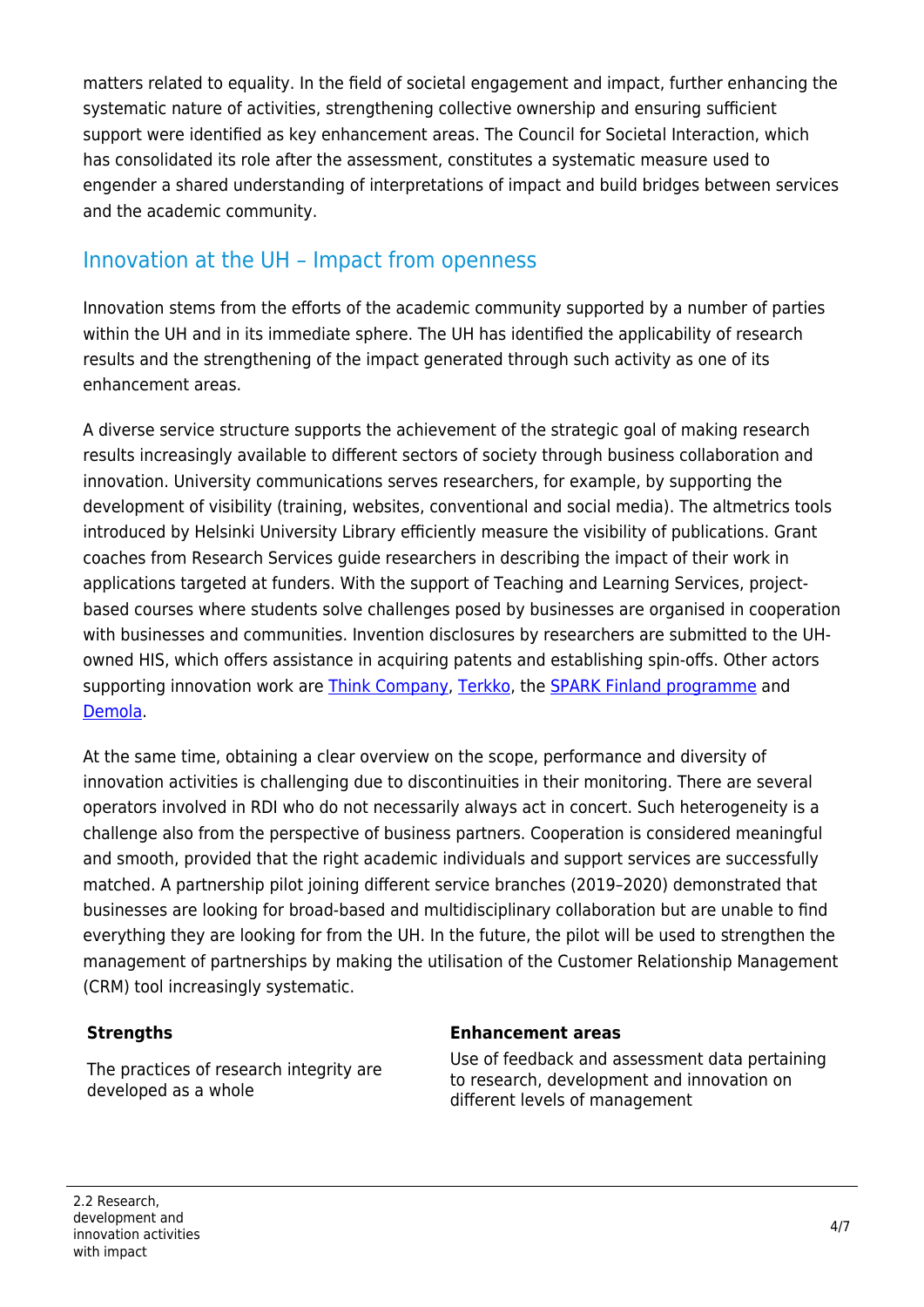High-quality research and skills base, including available research infrastructures

The practices of research assessment are based on a broad interpretation of impact, and they cover all of the UH's academic units of innovation and commercial potential

University communications, Helsinki University Library and innovation services provide comprehensive support for promoting comprehensiveness of knowledge the application of research results

Mechanisms of monitoring open science; determination of the quantity of data made open

The heterogeneity of RDI operators hinders the initiation of collaboration as well as the utilisation

Systematisation of partnership management and

# 2.2 Research, development and innovation activities with impact

# - Auditointiryhmän arvio

# Research at the core of the strategy and driver of societal engagement

The University of Helsinki positions itself as a research-intensive university and research is placed, along with teaching, at the core of its strategy. The ambition to contribute to reforming society is central to the strategy, and this is particularly present in the selection of the four interdisciplinary themes. The targets are also clearly defined in the 'Where will we be in 2030?' statement and specified in the four-year implementation plans.

As described in the previous section, there is a clear process in place which very much relies on the faculties/units setting their own strategy-related targets and actions. The process takes disciplinary differences in research well into account. However, as already noted, both the followup and using the information collected for further improvement needs to be strengthened. Currently, the only research-linked university-level strategic follow-up indicator is 'High-quality and international open-access publications'.

On the other hand, as noted in the SAR, the impact of the university's research is evaluated externally as part of the Research Assessment. The Research Assessment 2018–2019 evaluated all units on three criteria: scientific quality, research environment and unit viability, and societal impact. The coherence of the approach, placing societal impact in the evaluation and in the strategy, is to be commended. The systematic collection of information on impact at six-year intervals is rather slow. A more frequent and systematic way of collecting information on the societal impact of research activities would reinforce the societal engagement and impact policy of the university.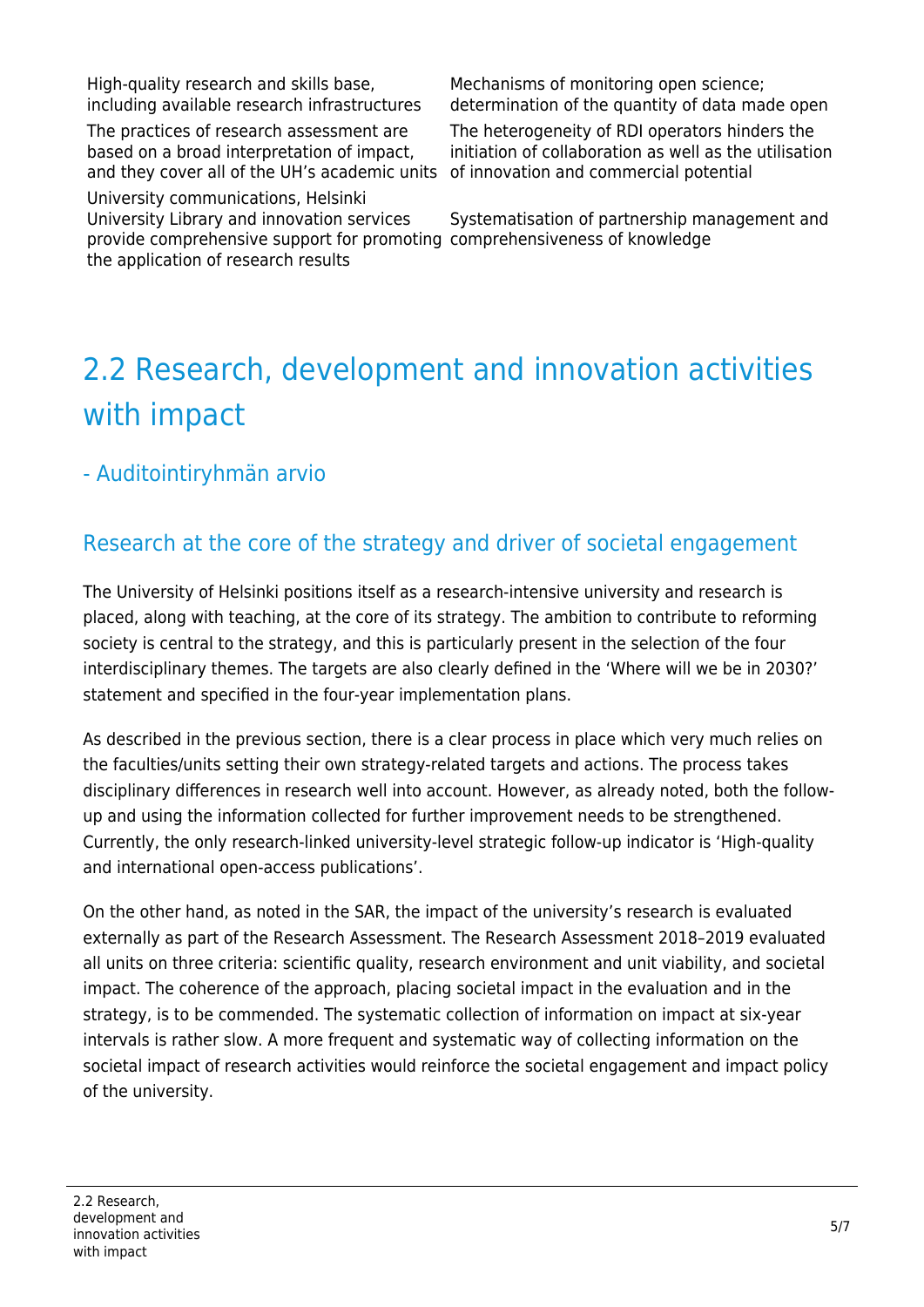# Research ethics and responsible conduct of research are central

The University of Helsinki is committed to the Finnish National Board on Research Integrity (TENK) guidelines. The university has also issued ethical guidelines for all its members and for all activities, to which are added ethical principles specific to the activities, including research. Research ethics are assessed by the university's own three research ethics committees, and ethical research matters are coordinated by a specialist in University Services. Training on research ethics and integrity is part of the formation of doctoral students, provided by the doctoral schools. The university could try to make sure that all doctoral students take this training at the beginning of their doctoral education.

Openness is listed as one the university's strategic choices and priorities, and open science is firmly encouraged at the university and supported through various initiatives and services. Among these, one can point to the open science website, the open science services offered by the University Library and by University Services, the Think Open blog about open science for researchers, as well as the annual open science award since 2017. University researchers can also apply for funding from the University Library to cover publication fees. A member of the university is also leading the open science group of LERU (League of European Research Universities). The policy is monitored in the integrated management system, and the current rate of open science publication is at 80%. The audit team commends the university for these achievements. A course on open science is available for doctoral students, although not compulsory. Based on audit interviews, the priority in publishing still goes to journals with highranking factors that are usually not open science journals. The audit team therefore recommends the university to continue its efforts in supporting the open science policy.

# Great improvements have been made at the university in supporting innovation activities and business collaboration

Partnerships with companies and external stakeholders are diverse and offer a good image of the dynamics of research at the university. The university supports them to enhance the societal impact of research, in line with its strategy. Substantial progresses have been achieved in the organisation of an innovation chain that includes several structures, such as websites for the members of the university and for external partners, Business Collaboration Services with a commercialisation unit, among others, Helsinki Innovation Services, a preincubator, and services for each campus. The university actively takes part in initiatives such as Slush to promote research-based innovations. Moreover, the university is a partner with other actors in the field of innovation such as Think Company and the SPARK Finland programme. These are remarkable achievements the university is to be commended for. Several of the staff members recognised the great improvements made at the university in terms of its innovation and commercialisation services and support available. On the other, there are still things that can be improved at the university for supporting company collaboration. According to some staff members, some internal